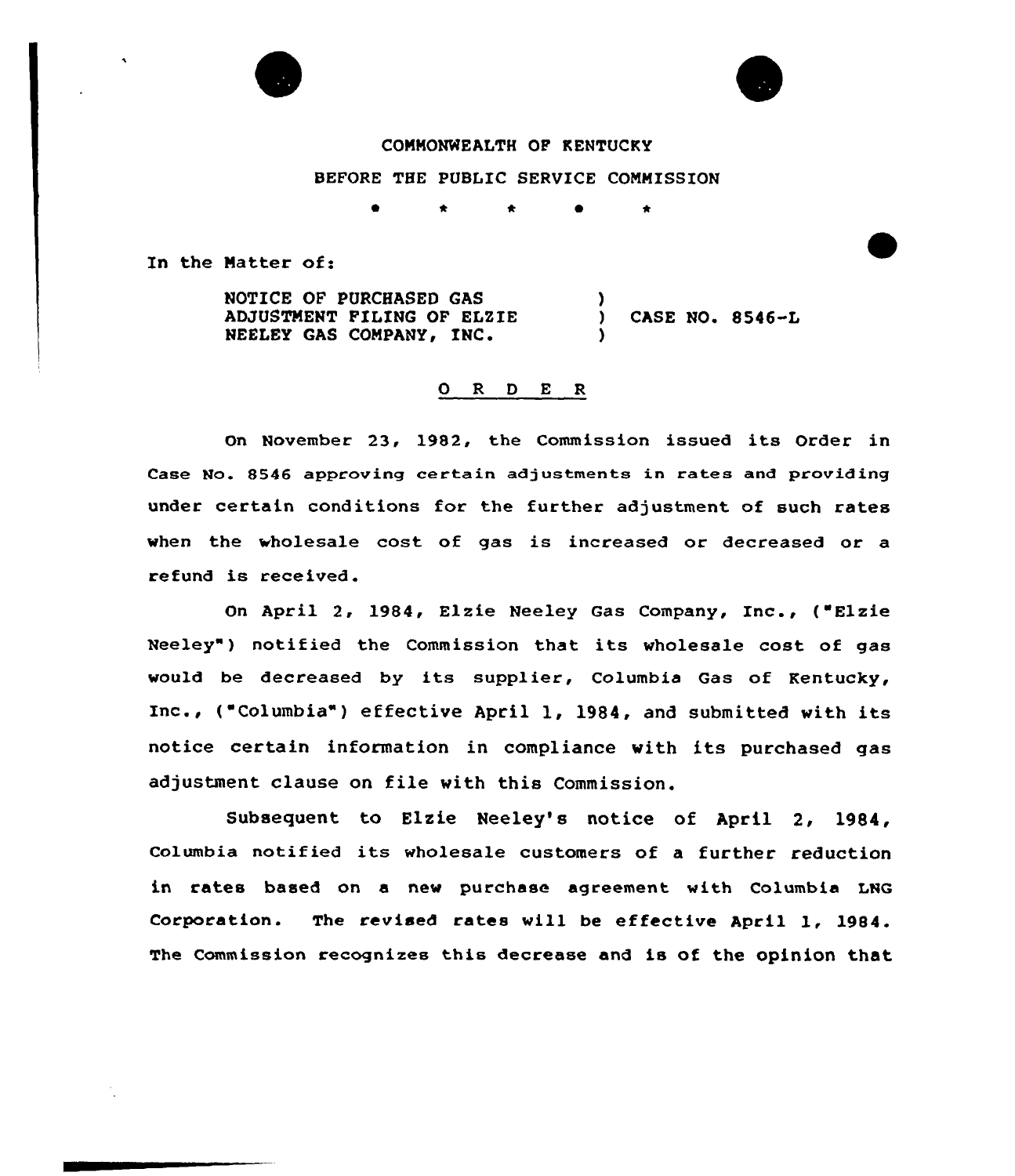

Columbia's revised rate of \$5.480 per Mcf, rather than \$5.500 per Ncf as originally filed, should be used in calculating Elzie Neeley's adjustment in rates.

After reviewing the record in this case and being advised, the Commission is of the opinion and finds that:

tl) On Narch 8, 1984, Columbia notified Elzie Neeley that its wholesale cost of gas would be decreased effective April 1, 1984

!2) Elzie Neeley's notice of April 2, 1984, set out certain revisions in rates which Elzie Neeley proposed to place into effeet, said rates being designed to pass on the wholesale decrease in price from its supplier in the amount of 19.1 cents per Ncf .

(3) On Narch 29, 1984, Columbia filed revised rates to be effective April 1, 1984, to give effect to a favorable new purchase ag reement with Columbia LNG Corporation. Columbia notified Elzie Neeley that its wholesale cost of gas would be reduced an additional 2 cents per Ncf.

(4) Elzie Neeley' adjustment in rates should be based on Columbia's revised wholesale rates effective April 1, 1984. The proposed rates should be reduced by a factor of <sup>2</sup> cents per Ncf to reflect Columbia's revision.

(5) Elzie Neeley should report to the Commission any excess revenues collected from April 1, 1984, to the date the proposed rates are implemented, along with a plan to refund any excess collections to its customers.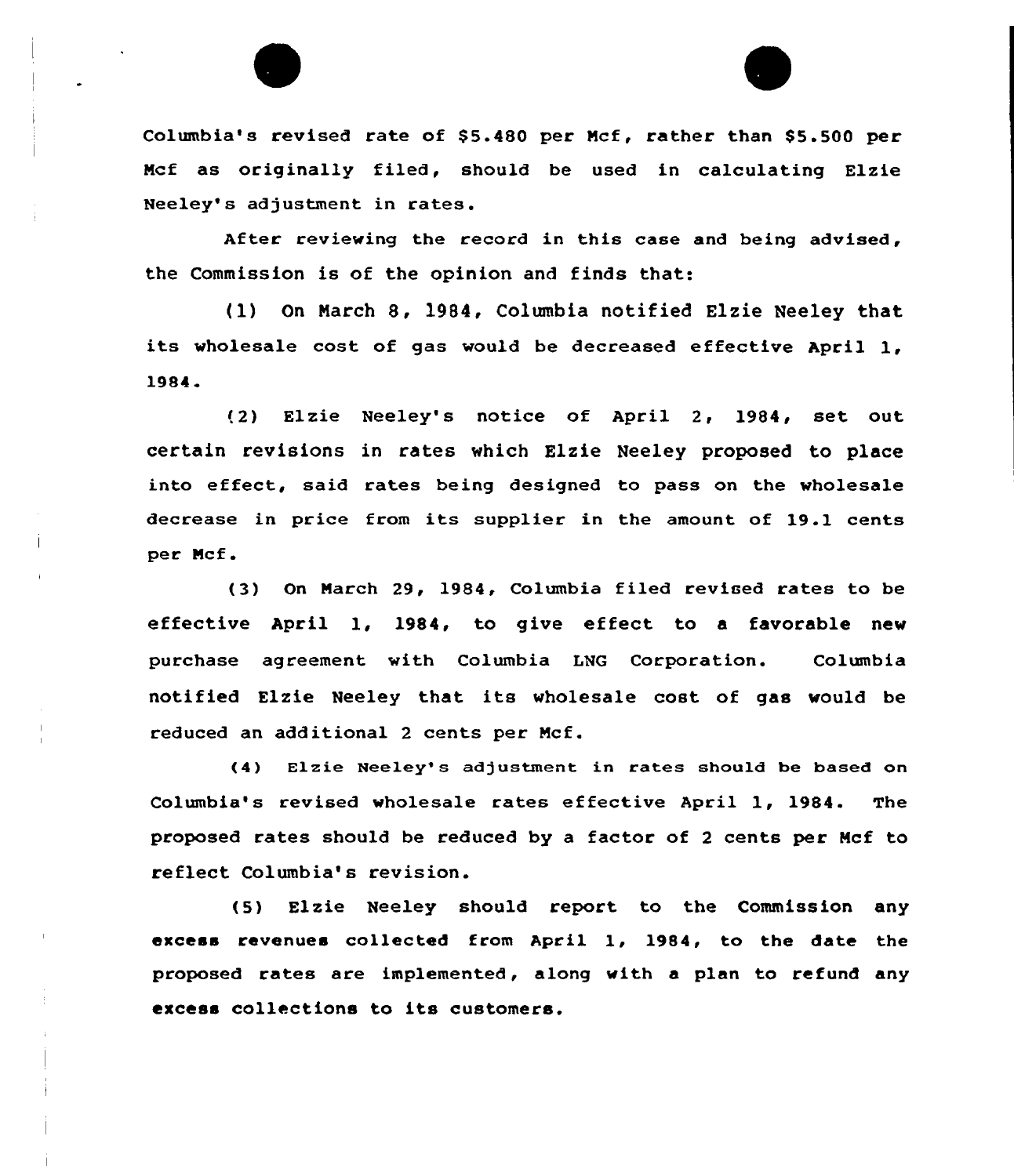(6) Elzie Neeley's adjustment in rates under the purchased gas adjustment provisions approved by the Commission in its Order in Case No. 8546 dated November 23, 1982, is fair, just and reasonable and in the public interest and should be effective with gas supplied on and after April 1, 1984.

IT IS THEREFORE ORDERED that the rates in the Appendix to this Order be and they hereby are authorized effective with gas supplied on and after April 1, 1984.

IT IS FURTHER ORDERED that within 30 days of the date of this Order Elzie Neeley shall report to the Commission any excess revenues collected from April 1, 1984, to the date the proposed rates are implemented, along with a plan to refund any excess collections to its customers.

IT IS FURTHER ORDERED that within 30 days of the date of this Order Elzie Neeley shall file with this commission its revised tariffs setting out the rates authorized herein.

Done at Frankfort, Kentucky, this 17th day of April, 1984.

PUBLIC SERVICE CONNISSION Chairman Commiss

 $\mathbf{r}$ 

**Secretary**